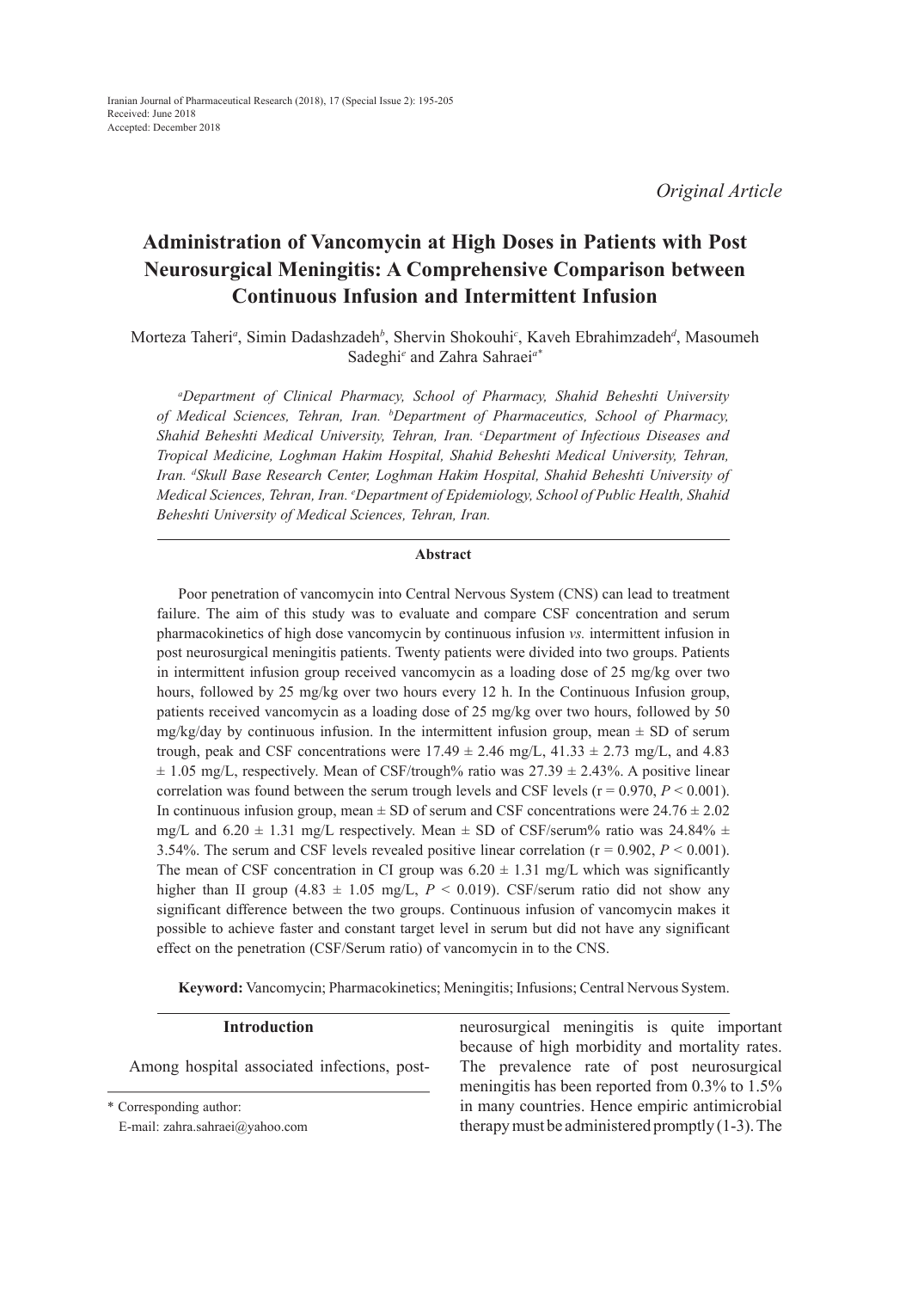pathogenesis of infection has an essential role for selecting the appropriate antimicrobial regimen. Clinicians should consider antimicrobial regimen which consist of vancomycin in combination with cefepime, ceftazidime, or meropenem (4). In addition, corticosteroids, particularly dexamethasone, can reduce cerebral edema and decrease intracranial pressure, decrease risk of hearing loss and other neurologic sequel (5). Although, Vancomycin have bactericidal effect on gram positive pathogens that involved in meningitis but penetration of vancomycin in the CNS is limited by its′ physiochemical properties such as hydrophilicity, relatively large molecular weight and in part because it crosses the blood brain barrier by paracellular pathways (6, 7). Although meningeal inflammation due to infection increase CSF penetration of antibiotics, the administration of dexamethasone decrease meningeal inflammation and intensify the inadequate penetration of vancomycin into CNS (6, 8 and 9). Owing to aforementioned, dosing of vancomycin in meningitis can be challenging for two reasons; first, the concentration of vancomycin in the CSF and second, time to reach target CSF concentration that is critical to decrease neurological sequel and mortality (10). Low CSF concentration of vancomycin and emerge of resistance pathogens can lead to treatment failure (11). Therefore, due to the poor prognosis and low therapeutic response to standard doses of vancomycin in patients with post neurosurgical meningitis, dosage and treatment monitoring have been recently re-evaluated (12-14). To overcome mentioned problem, administration of high dose vancomycin and continuous infusion of vancomycin have been suggested. Continuous infusion of vancomycin is an alternative method that has been preferred due to its′ less variation in serum concentration and achieving a constant bactericidal concentration in serum that may lead to better CSF penetration (12, 15). These studies did not compare intermittent infusion *vs.* continuous infusion method and did not mention exact time of CSF sampling in relation with serum sampling, so judgment on their results is not convincing. There are few studies regarding pharmacodynamics of continuous infusion of vancomycin in human models. Unfortunately, most of these studies have inconclusive findings in determining parameters which predicting patients' outcomes. The most limitation of these studies is low sample size of patients with a variety of infection types. The present study was accomplished to evaluate and compare CSF concentration and serum pharmacokinetics of high dose vancomycin by continuous infusion *vs.* intermittent infusion in post neurosurgical meningitis patients.

## **Experimental**

# *Patients*

This is a randomized clinical trial that was carried out in intensive care unit (ICU) of Loghman Hakim Hospital, Tehran, Iran between January 2015 and January 2017. The Medical Ethics Committee of Shahid Beheshti University of Medical Sciences (SBMU, Iran) approved the study. The protocol of this clinical trial had been documented in «Iranian Registry of Clinical Trials» (IRCT) with number: IRCT2016071114693N6. Written informed consent form was obtained from responsible caregivers. Twenty patients aged between 18 and 65 years with diagnosis of post-neurosurgical meningitis, were enrolled in the study. These patients were all of eligible cases in this two years period. Also, the sample size of this study was similar to other previous studies (12, 16, 17). Diagnosis were based on the clinical signs and symptoms (*e.g.*, headache, loss of consciousness, fever) plus either positive CSF culture or the presence of at least two criteria of CSF proteins more than 100 mg/dL, glucose concentration less than 50 mg/dL or simultaneously obtained serum glucose value less than 50%, CSF lactate more than 36 mg/dL and elevated White Blood Cells (WBC), usually more than 500 cells/μL  $(17-19)$ .

Exclusion criteria were defined as: pregnancy, chronic kidney disease (creatinine clearance less than 50 mL/min) before treatment, occurring of acute kidney injury (based on AKIN criteria) during treatment (20), vancomycin trough level more than 30 mg/L, receiving intrathecal or intraventricular vancomycin, primary or secondary immune deficiency, patients with solid or hematopoietic transplantation. The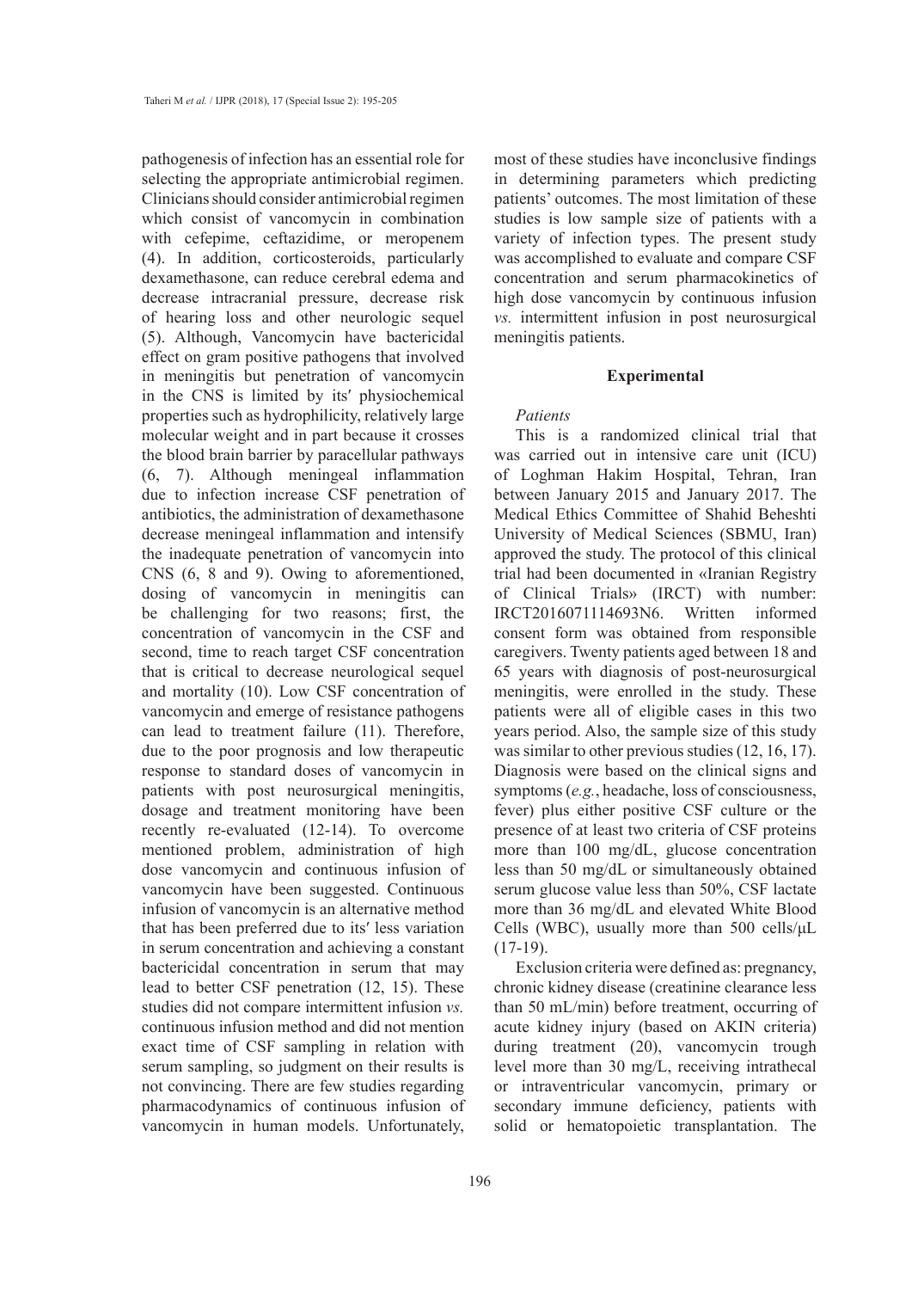patients were assigned into two study groups (Intermittent Infusion (II) group and Continuous Infusion (CI) group) using simple randomization by «RAND» function in excel software. Each study group comprises 10 patients.

## *Dosing Regimen*

All patients had received vancomycin as antibiotic prophylaxis two hours before surgery at a dose of 1 g over an hour. In the II group, patients received vancomycin as a loading dose of 25 mg/kg over two hours, followed by 25 mg/ kg over two hours every 12 h by intermittent infusion as maintenance dose and meropenem was administered 2 g over 30 min every 8 h. In the CI group, the patients received vancomycin as a loading dose of 25 mg/kg over two hours, followed by 50 mg/kg/day by continuous infusion as maintenance dose and meropenem was administered as same as II group. Additionally, in both groups, dexamethasone was administered 6 mg every 6 h intravenously for 2 days, with the first dose given just before or concomitant with the first dose of antimicrobial therapy.

## *Serum Sampling*

In II group, to determine vancomycin serum concentration, the serum samples were obtained at the baseline before starting vancomycin then to find out trough and peak concentrations of vancomycin, the serum samples were obtained 30 min before and an hour after each maintenance doses, respectively. After achieving steady state concentration, on the days 4 and 8 concomitant with serum trough samples (trough 4 and 8), CSF samples (CSF 1 and 2) were obtained to determine CSF concentration of vancomycin.

Determination and identification of vancomycin serum concentration in CI group was exactly the same as the II group. At first, serum samples were obtained at the baseline before starting vancomycin then in accordance with II group, the serum samples were obtained daily. Like the II group, after achieving steady state concentration, on the days 4 and 8 concomitant with serum samples (serum samples 4 and 8), CSF samples (CSF 1 and 2) were obtained to determine CSF concentration of vancomycin. Additionally, for determining pharmacokinetic parameters of vancomycin, the serial serum samples were obtained at 0, 0.5, 1, 2, 4, 6, 8, 12, and 24 h after starting the last dose of vancomycin in both groups.

# *Assessment of Vancomycin Level*

Vancomycin concentration, as a primary outcome, was measured by Fluorescent Polarization Immunoassay (FPIA) method by Cobas Integra apparatus (Roche Instrument Center, Rotkreuz, Switzerland). Prior to the measurement, the method was validated in terms of linearity, precision, and accuracy.

#### *Pharmacokinetic Analysis*

Pharmacokinetic parameters were calculated by using non-compartmental method. Elimination rate constant  $(K_e)$  was calculated by least squares regression of serum concentration– time data points in the terminal log-linear region of the curve. The elimination half-life  $(t_{1/2})$  was calculated as  $0.693$  divided by  $K_e$ . The area under the serum concentration-versus time curve (AUC) was calculated using the trapezoidal rule with extrapolation to infinity. Clearance (Cl) was calculated by dividing dose over AUC.

# *Evaluation of Treatment Efficacy*

To evaluate the efficacy and response to the treatment as secondary outcome, CSF cultures and CSF samples were analyzed and the vital signs and clinical response were monitored. To avoid nephrotoxicity, the serum creatinine was measured daily and Glomerular Filtration Rate (GFR) was calculated then patients with GFR less than 50 mL/min were excluded from the study. CSF concentration and CSF/serum concentration ratio was calculated and compared between two groups to evaluate penetration of vancomycin into the CSF.

### *Statistical Analysis*

The descriptive statistics presented and Kolmogorov-Smirnov test used to determination the normality distribution. Consequently, the independed *t*-test was used for parametric variables and mann-whitney U test was used for non-parametric variables. *P*-value less than 0.05 was considered as significance level. The correlation between serum and CSF concentration of vancomycin was examined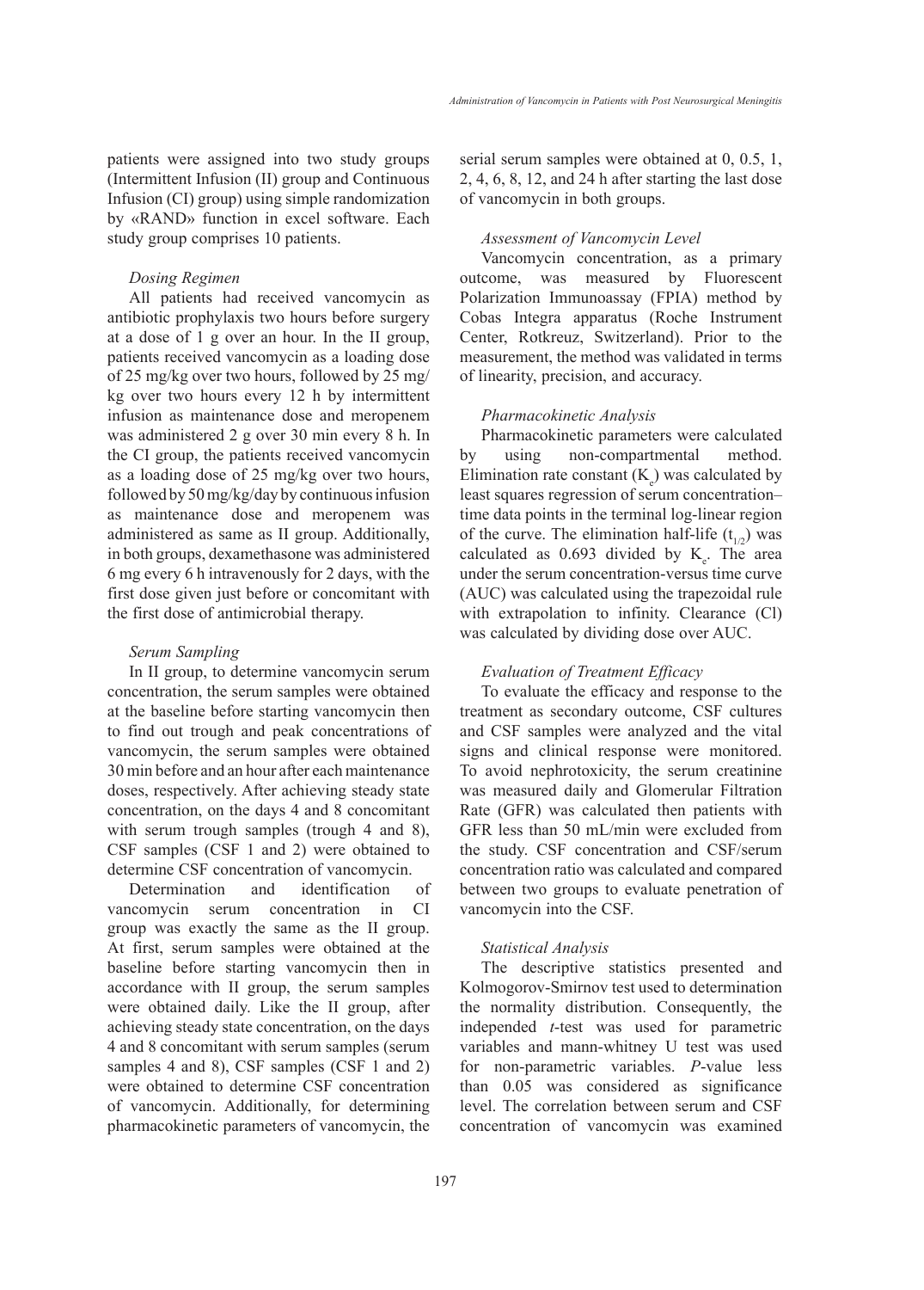

II: Intermittent infusion group.

CI: Continuous infusion group.

Figure 1. CONSORT flow-chart of the study.

by Pearson's correlation coefficient. Data were analyzed using SPSS software version 21 (IBM SPSS Statistics for Windows, Version 21.0. Armonk, NY: IBM Corp).

# **Results**

During a 2-year period, 69 patients with diagnosis of post-neurosurgical meningitis were screened, 28 patients were excluded according to exclusion criteria and 41 patients were enrolled in the study. During follow of study, 21 patients were excluded as described in Figure 1 and finally 20 patients finished the study. The Consolidated Standards of Reporting Trials (CONSORT) flow-chart of the study are

presented in Figure 1.

The mean age  $\pm$  SD of patients in II group and CI group was  $49 \pm 7.25$  and  $48 \pm 8.02$ , respectively. The age was not significantly different between two groups  $(P = 0.773)$ . The sex ratio (Female/Male) also was 1 in II group and 2/3 in CI group. The baseline laboratory data of participants were summarized in Table 1. The reasons of surgery in II group were brain tumor (4 cases), head trauma (2 cases), subarachnoid hemorrhage (2 cases), hydrocephalus (1 case) and drug resistant epilepsy (1 case). Also, in CI group the reasons of surgery were brain tumor (3 cases), drug resistant epilepsy (2 cases), hydrocephalus (2 cases), head trauma (2cases), and subarachnoid hemorrhage (1 case).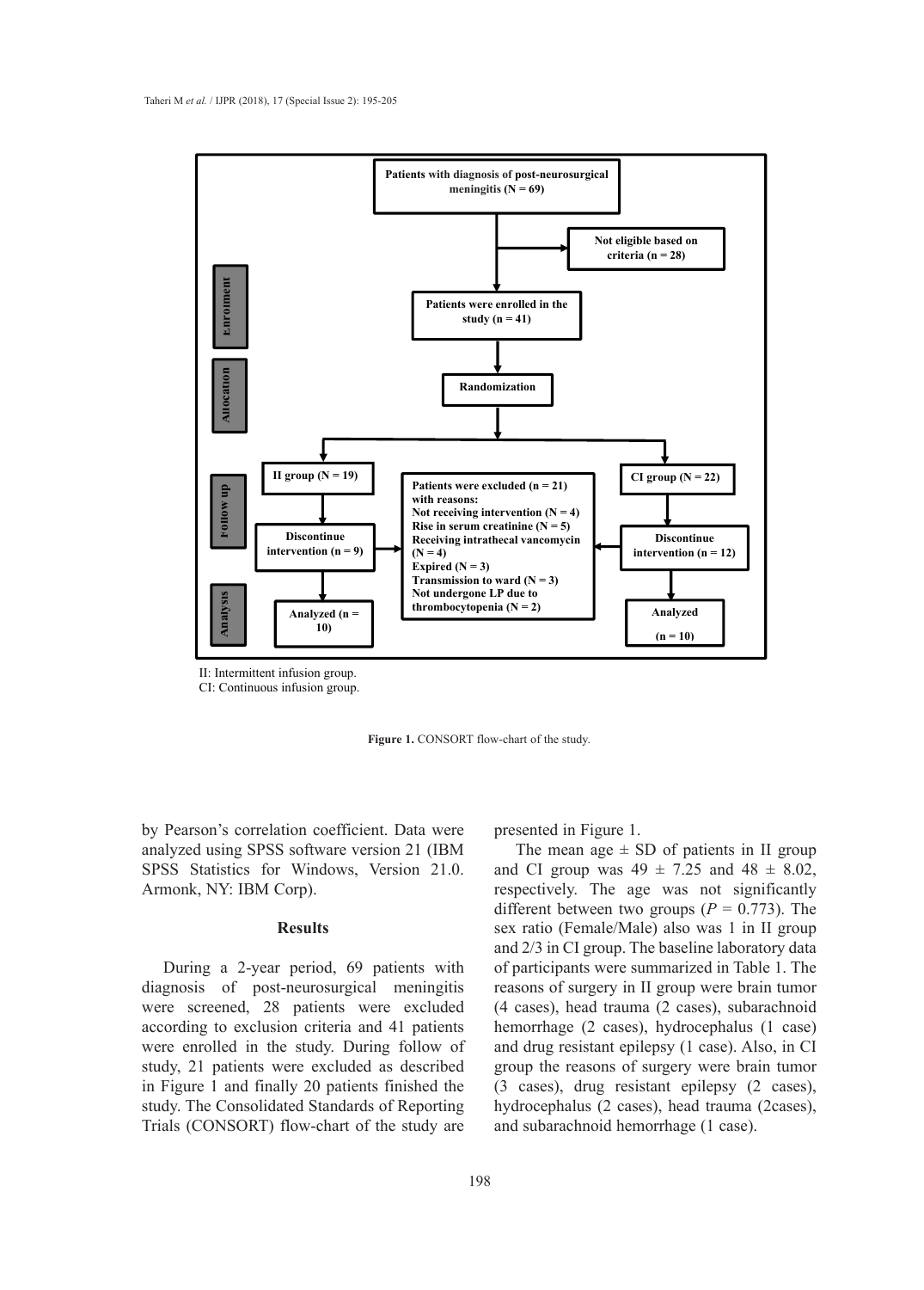| Study group | Patient    | Serum Creatinine (mg/dL) | Blood Urea Nitrogen (mg/dL) |
|-------------|------------|--------------------------|-----------------------------|
|             | Patient 1  | $1.1\,$                  | 31                          |
|             | Patient 2  | 0.9                      | 35                          |
|             | Patient 3  | $1.1\,$                  | $27\,$                      |
|             | Patient 4  | $\,1$                    | 59                          |
|             | Patient 5  | $1.2\,$                  | 38                          |
| II Group    | Patient 6  | 0.9                      | $46\,$                      |
|             | Patient 7  | 0.9                      | 73                          |
|             | Patient 8  | $1.1\,$                  | 45                          |
|             | Patient 9  | $\mathbf{1}$             | $28\,$                      |
|             | Patient 10 | $\mathbf{1}$             | 33                          |
|             | Patient 1  | $\mathbf{1}$             | $46\,$                      |
|             | Patient 2  | $1.1\,$                  | 19                          |
|             | Patient 3  | $\mathbf{1}$             | 36                          |
|             | Patient 4  | 0.9                      | 33                          |
|             | Patient 5  | $1.1\,$                  | 41                          |
| CI Group    | Patient 6  | 0.9                      | 59                          |
|             | Patient 7  | 0.9                      | 35                          |
|             | Patient 8  | $0.8\,$                  | 67                          |
|             | Patient 9  | $1.1\,$                  | 42                          |
|             | Patient 10 | $\mathbf{1}$             | $28\,$                      |

**Table 1.** The baseline laboratory data of patients.

II: Intermittent infusion group.

CI: Continuous infusion group.

In the II group, after 4 to 5 doses, the steady state serum concentration was achieved. At steady state, mean  $\pm$  standard division (SD) serum trough and peak concentrations were 17.49  $\pm$  2.46 mg/L and 41.33  $\pm$  2.73 mg/L respectively and mean  $\pm$  SD of CSF concentration was 4.83  $\pm$  1.05 mg/L. A positive linear correlation was found between the serum trough levels and CSF levels ( $r = 0.970$ ,  $P < 0.001$ ). The mean  $\pm$  SD value for CSF-to-trough concentration ratio was  $27.39\% \pm 2.43\%$ .

In CI group, after 3 doses, steady state serum concentration was achieved. At steady state, mean  $\pm$  SD serum concentration of samples 4 and 8 and overall average serum concentration, were  $24.37 \pm 1.92$  mg/L,  $25.15 \pm 2.24$  mg/L, and  $24.76 \pm 2.02$  mg/L, respectively. Mean  $\pm$  SD of CSF concentrations was  $6.20 \pm 1.31$  mg/L. The serum and CSF levels revealed positive linear correlation ( $r = 0.902$ ,  $P < 0.001$ ). The mean  $\pm$ SD value for CSF-to-serum concentration ratio was  $24.84\% \pm 3.54\%$ . As shown in Table 2, the  $mean \pm SD$  of CSF concentration in CI group was  $6.20 \pm 1.31$  mg/L which was significantly higher than the value obtained for the II group (4.83  $\pm$ 1.05,  $P = 0.019$ ). However, the CSF/serum ratio did not show any significant difference between the two studied groups. Results of vancomycin concentration in serum and CSF in both groups are summarized in Table 2.

To evaluate the efficacy and response to the treatment, the CSF cultures and CSF samples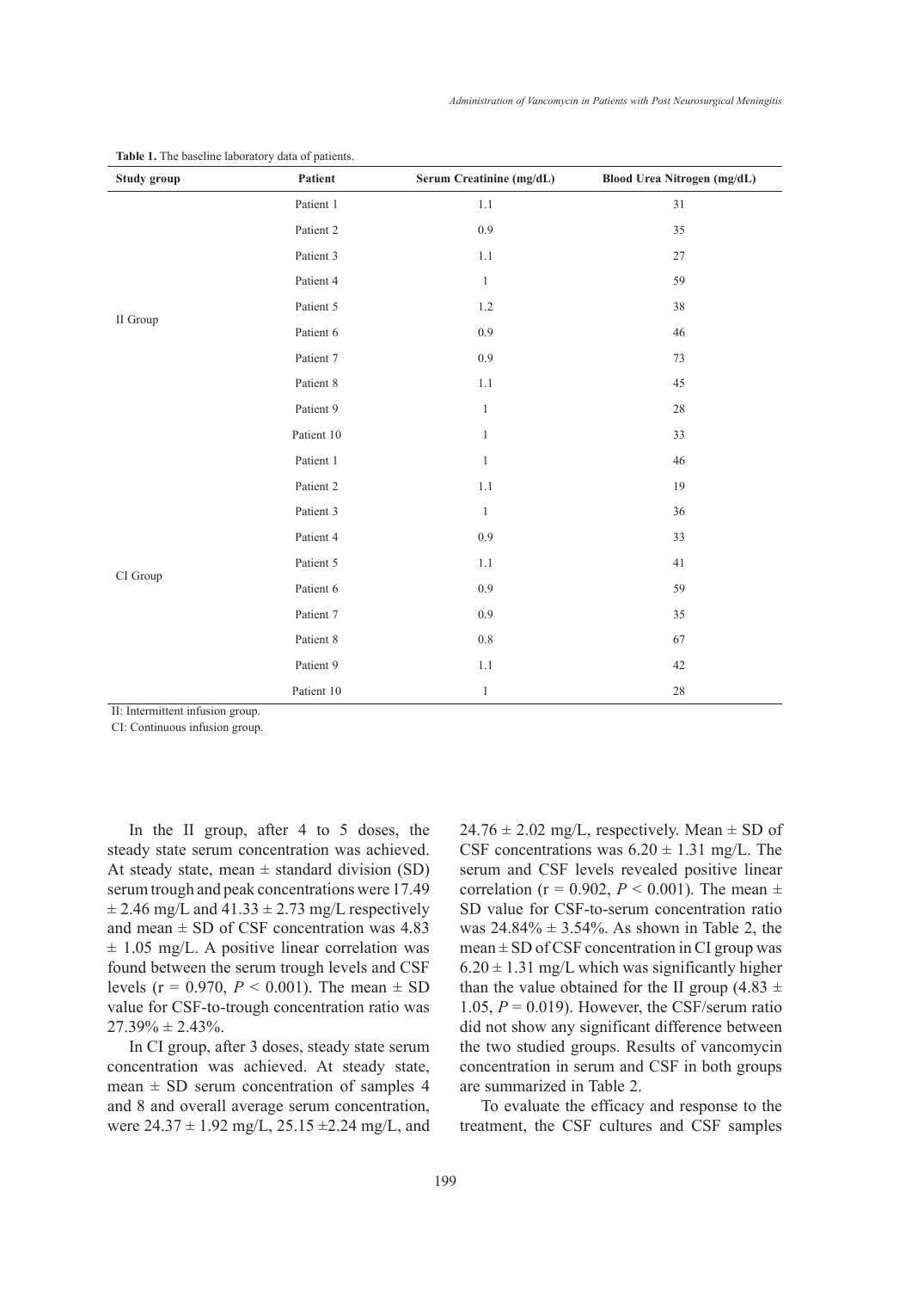| Study groups | Parameter       | Sample 1 | Sample 2 | $Mean \pm SD$    |
|--------------|-----------------|----------|----------|------------------|
|              | Trough $(mg/L)$ | 17.64    | 17.52    | $17.49 \pm 2.46$ |
| II Group     | $CSF$ (mg/L)    | 4.65     | 5.02     | $4.83 \pm 1.05$  |
|              | CSF/Trough%     | 26.41    | 28.42    | $27.39 \pm 2.43$ |
|              | Sample $(mg/L)$ | 24.37    | 25.15    | $24.76 \pm 2.02$ |
| CI Group     | CSF(mg/L)       | 6.02     | 6.38     | $6.20 \pm 1.31$  |
|              | CSF/Sample%     | 24.48    | 25.21    | $24.84 \pm 3.54$ |

**Table 2.** Mean level of vancomycin in serum and CSF in the two groups.

II: Intermittent infusion group.

CI: Continuous infusion group.

were analyzed. The most of cultures were negative, in the II group just one patient had positive CSF culture (*Acinetobacter baumannii*) and in the CI group two patients had positive CSF culture (Methicillin Resistant *Staphylococcus Aurous* (MRSA) and *Pseudomonas Aeruginosa*). Biochemical analyses in both groups were associated with trend of treatment. All patients recovered and in spite of high dose of vancomycin in both groups, the therapy was well tolerated. In 5 patients, GFR fell down and were excluded from the study according to exclusion criteria; these patients have received medications (like aminoglycosides) that increased risk of nephrotoxicity.

For calculating vancomycin pharmacokinetic parameters, the serial serum samples were obtained at predetermined times, after the last dose of vancomycin in both groups started. Then pharmacokinetic parameters were calculated as mentioned in the methods. As shown in Table 3, based on the findings related to comparing pharmacokinetic parameters between study groups, there was no statistical significance difference in pharmacokinetic parameters between two groups. Concentration-time curve for all patients in both study groups showed similar pattern (Figure 2).

# **Discussion**

With increasing the use of vancomycin over last decades and emerging resistance pathogens because of inappropriate dosing especially in CNS infections, controversies regarding the

most appropriate way to its administration have been developed (1, 10 and 12). In adults with ventriculitis, CSF penetration ranges from 5% to 10% after intravenous administration, resulting in sub therapeutic levels (21), although some studies suggest that CSF concentrations (up to 22% of serum concentrations) are attained when the meninges are inflamed (22). Due to the poor prognosis and low therapeutic response to standard doses of vancomycin in patients with post neurosurgical meningitis, continuous infusion and high doses of vancomycin have been suggested (22). A few studies have evaluated high dose vancomycin in meningitis, initially studied in children (60 mg/kg/day) and more recently in adults (45 mg/kg/day). Their findings revealed that higher vancomycin doses appear to increase efficacy and penetration into CSF and accelerate response to treatment in acute meningitis (23, 24). Hence, we design the present study to evaluate and compare CSF concentration and serum pharmacokinetics of high dose vancomycin by continuous infusion *vs.* intermittent infusion in post neurosurgical meningitis patients. Our result showed, as it was expected, serum concentration of vancomycin in the CI group was more constant than the II group. Also CSF concentration of vancomycin in the CI group was significantly higher than the II group that may lead to higher bactericidal effect of vancomycin. It is worth mentioning that in spite of administration of equal doses in both groups, a higher CSF concentration was achieved in the CI group. Although CSF concentration of vancomycin in the CI group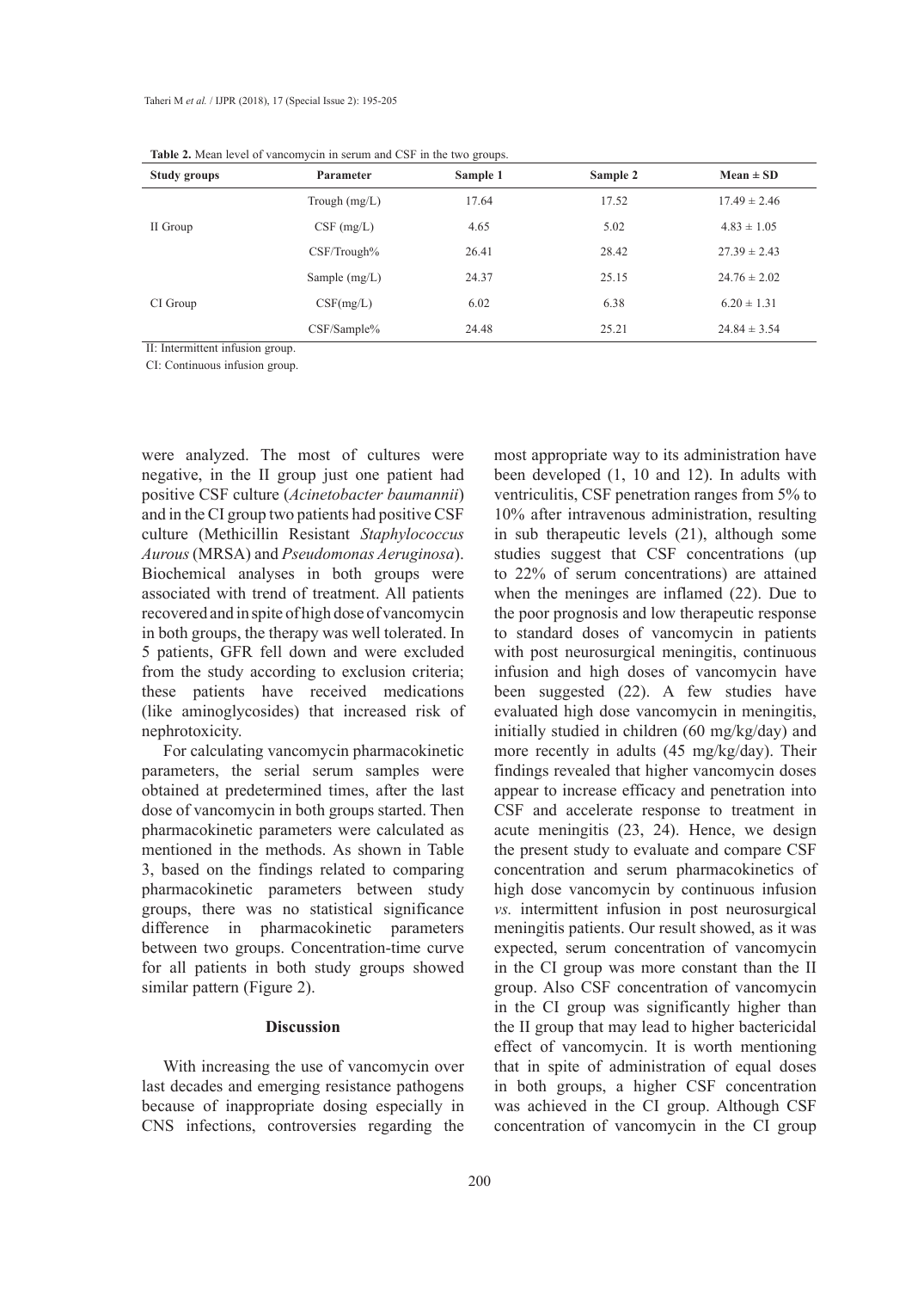

**Figure 2.** Concentration-time curve in the two study groups (A) Group A and (B) Group B.

was significantly higher than the II group, there was no significant differences in CSF/Serum ratios between two groups. As lower fluctuation in serum concentration in CI group, it is reasonable to compare CSF/Serum ratio in CI group vs. CSF/Trough ratio in II group, because trough concentration in II group and mean serum concentration in CI group, both are most stable and lowest concentrations in both groups. In both groups, CSF and serum concentration revealed positive linear correlation, indicating that the higher level of serum concentration leads to the higher CSF levels. It seems that higher CSF

concentration in the CI group to be the result of the higher serum concentration. These results showed that continuous infusion did not have any significant effect on the penetration and distribution of vancomycin into the CSF.

The most of studies reported CSF penetration of vancomycin about 30%, but Shokuhi *et al.* in 2014, reported mean CSF/Serum ratio about 80% which is the highest value for the vancomycin CSF/Serum ratio ever reported. They determined vancomycin trough level in serum and CSF of patients with community acquired meningitis. The mean serum trough level and mean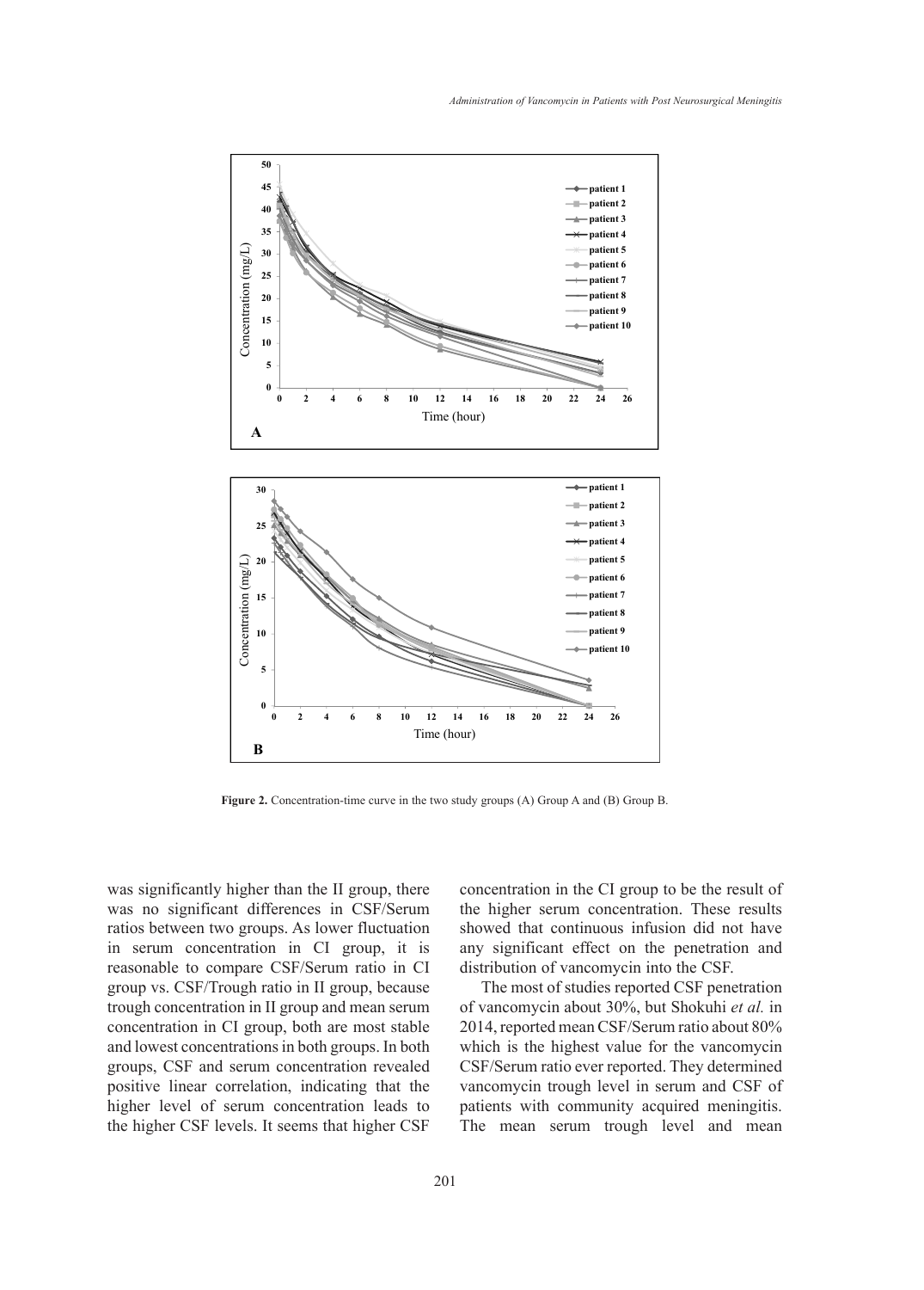| Study group | Patient       | Ke(1/h)          | Half-life (h)   | Clearance (L/h) | $AUC$ (mg $\times$ h/L) |
|-------------|---------------|------------------|-----------------|-----------------|-------------------------|
| CI Group    | Patient 1     | 0.110            | 6.300           | 5.360           | 559.680                 |
|             | Patient 2     | 0.099            | 7.000           | 4.716           | 636.000                 |
|             | Patient 3     | 0.090            | 7.700           | 4.980           | 602.400                 |
|             | Patient 4     | 0.109            | 6.357           | 4.662           | 643.440                 |
|             | Patient 5     | 0.100            | 6.930           | 4.284           | 583.440                 |
|             | Patient 6     | 0.092            | 7.532           | 3.814           | 655.440                 |
|             | Patient 7     | 0.127            | 5.456           | 5.521           | 543.360                 |
|             | Patient 8     | 0.090            | 7.700           | 5.359           | 513.120                 |
|             | Patient 9     | 0.100            | 6.930           | 4.048           | 617.520                 |
|             | Patient 10    | 0.080            | 8.662           | 3.292           | 683.280                 |
|             | $Mean \pm SD$ | $0.099 \pm 0.13$ | $7.05 \pm 0.89$ | $4.60 \pm 0.73$ | $603.76 \pm 53.76$      |
| II Group    | Patient 1     | 0.085            | 8.152           | 4.061           | 615.550                 |
|             | Patient 2     | 0.090            | 7.700           | 4.147           | 602.760                 |
|             | Patient 3     | 0.105            | 6.600           | 5.677           | 528.365                 |
|             | Patient 4     | 0.110            | 6.300           | 4.674           | 641.760                 |
|             | Patient 5     | 0.104            | 6.663           | 4.350           | 689.640                 |
|             | Patient 6     | 0.103            | 6.728           | 5.590           | 536.630                 |
|             | Patient 7     | 0.100            | 6.930           | 6.012           | 582.095                 |
|             | Patient 8     | 0.094            | 7.372           | 4.726           | 634.705                 |
|             | Patient 9     | 0.118            | 5.872           | 4.962           | 604.475                 |
|             | Patient 10    | 0.091            | 7.615           | 4.445           | 562.320                 |
|             | $Mean \pm SD$ | $0.10 \pm 0.01$  | $6.99 \pm 0.7$  | $4.86 \pm 0.68$ | $599.83 \pm 49.59$      |

**Table 3.** Pharmacokinetic parameters categorized by the study groups.

II: Intermittent infusion group.

CI: Continuous infusion group.

corresponding CSF level of vancomycin were 13 mg/L and 11 mg/L, respectively. Although the exact reason for this reported highest ratio is not clear, lack of dexamethasone administration to the patients and low serum vancomycin concentration (13 mg/L) may be more likely reasons, also their measurement method by High Performance Liquid Chromatography (HPLC) was different from the other studies (17). There are few studies that evaluated CSF penetration of vancomycin in continuous infusion method. Albanese *et al.* in 2000, investigated the CSF penetration of vancomycin administered by continuous infusion (50-60 mg/kg/day) in 13

mechanically ventilated patients with different types of infections. CSF/Serum ratio in the meningitis patients was 48% *vs.* 18% in the non-meningitis patients. They concluded that vancomycin penetration in meningitis group is higher than non-meningitis group. Although they used high doses of vancomycin, they didn′t compare their data with intermittent infusion method and number of patients with meningitis were low (7 patients) (12). A clinical trial to show the relations between serum and CSF levels of vancomycin in 14 patients with bacterial meningitis was carried out by Ricard *et al.* in 2007. They showed that adequate levels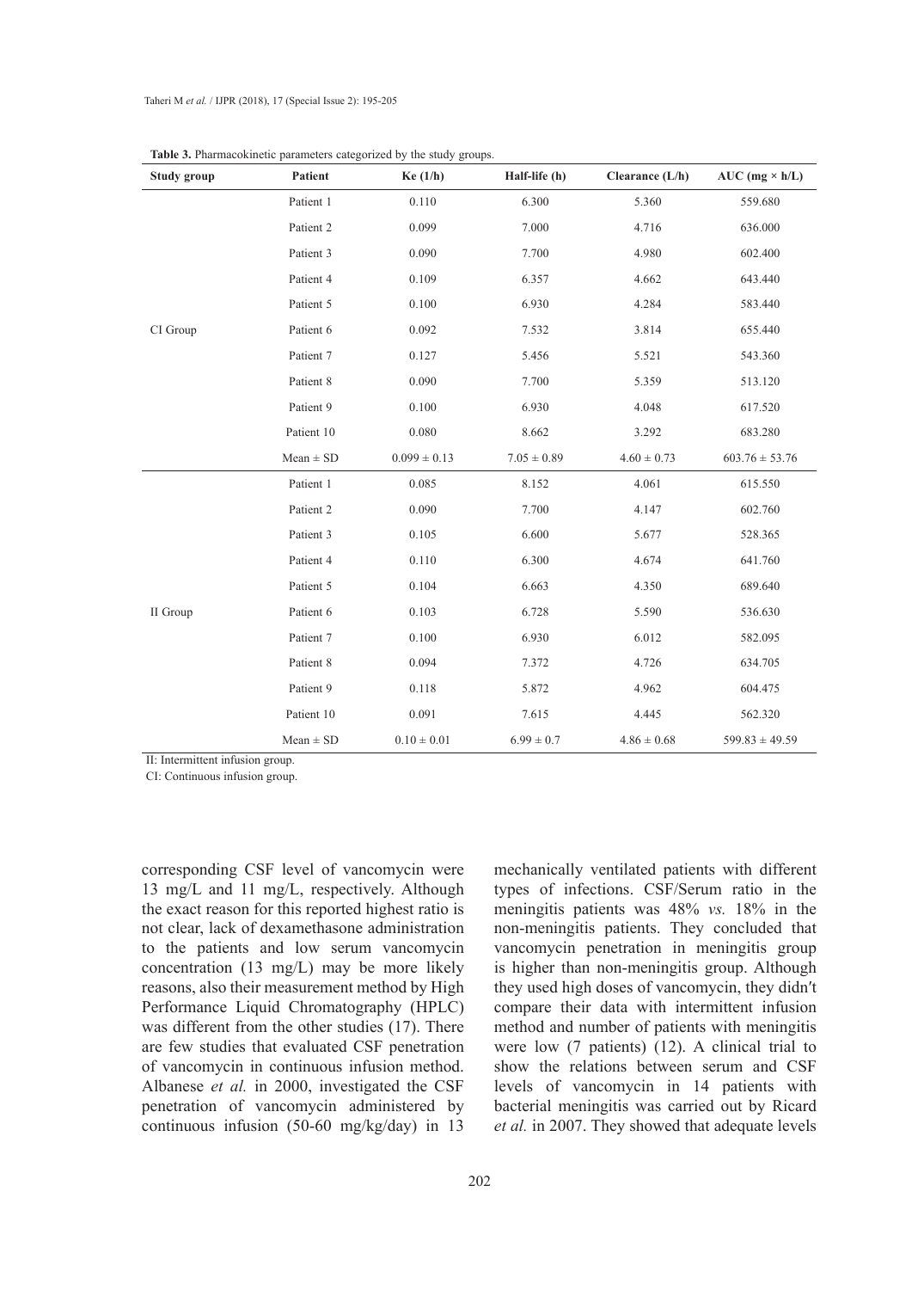(mean, 7.9 mg/L) of vancomycin in the CSF was obtained by administration of continuous infusion of high-dose vancomycin. The mean serum concentration of vancomycin was 25.2 mg/L (ranging between 14.2 mg/L and 39.0 mg/L)  $(16)$ . Similar to current study results, they found a significant positive correlation between vancomycin concentrations in the serum and CSF  $(r = 0.68)$ . CSF/Serum ratio in their study was about 30% that is close to our results (24%– 27%). They concluded that higher vancomycin doses (60 mg/kg/day) appear to overcome the negative effect of dexamethasone on the vancomycin CSF concentration. Although they achieved higher CSF concentration and CSF/ Serum ratio, they used higher doses compared to the present study that may increase the risk of drug toxicity (16). These studies did not compare intermittent infusion versus continuous infusion method in their evaluations and did not determine exact time of CSF sampling in relation with serum sampling. Also these studies have enrolled small populations of patients with a variety of infection types. Hence, judgment on their results is not convincing. Although our results showed faster attainment of target concentrations by continuous infusion of vancomycin, as shown in Table 3, pharmacokinetic parameters in both groups are comparable and very close to each other, indicating that vancomycin pharmacokinetic is not dependent on concentration. Also the method of infusion does not modify the pharmacokinetics of vancomycin. Studies demonstrated that vancomycin activity is dependent on the AUC 24 h/MIC, because of this time-dependent activity, administration of vancomycin in divided doses at shorter intervals increase time of maintaining serum concentration above the MIC (25-27), but our results indicate that administration of vancomycin by continuous infusion may be a better way to maximize this time. Although it would be better to evaluate AUC and pharmacokinetic parameters of vancomycin in CSF, the calculation of this parameter in CSF needs multiple times of LP and CSF sampling that is impossible unless the patients have CSF shunt, hence we suggest to design a study to evaluate AUC of vancomycin in CSF in patients with CSF shunting. In spite of a high dose of vancomycin in both groups, the therapy was well tolerated and no adverse effect was observed, this maybe because of slow infusion rate, appropriate concentration of vancomycin solution, and sufficient hydration of patient. Other studies that used high doses of vancomycin didn′t observe drug toxicity (13, 28) .A meta-analysis suggested that continuous infusion is associated with a significantly lower risk of nephrotoxicity when compared with intermittent infusion of the drug (29). Clinical successes with administering vancomycin via continuous infusion have been reported for different infections, for example: catheter infection, pneumonia, osteomyelitis, and septic arthritis and continuous infusion reduced the period of bacteremia in relation to infection (12). Continuous infusion of vancomycin is cheaper and logistically more convenient, that achieves target vancomycin concentrations faster, results in less variability in serum vancomycin concentrations, and requires less therapeutic drug monitoring (30, 31). But a review by Dimondi *et al*. stated that the pharmacodynamics profiles between continuous infusion and intermittent infusion of vancomycin were comparable and continuous infusion therapy did not significantly improve the efficacy of vancomycin in the treatment of invasive MRSA infections (27). In the current study in both groups biochemical parameters were associated with the trend of treatment and there was no difference in clinical impact between two groups. A reason for this conclusion may be administering equal high doses of vancomycin in both groups. Also, our study was limited by its small sample size due to conducting in a single center and low prevalence of disease.

#### **Conclusion**

Continuous infusion of vancomycin makes it possible to achieve faster and constant target level in serum but did not have any significant effect on the penetration (CSF/Serum ratio) of vancomycin, although lead to higher CSF concentration of vancomycin. It seems that higher CSF concentration by continuous infusion of vancomycin is the result of constant and higher serum concentration. High-dose,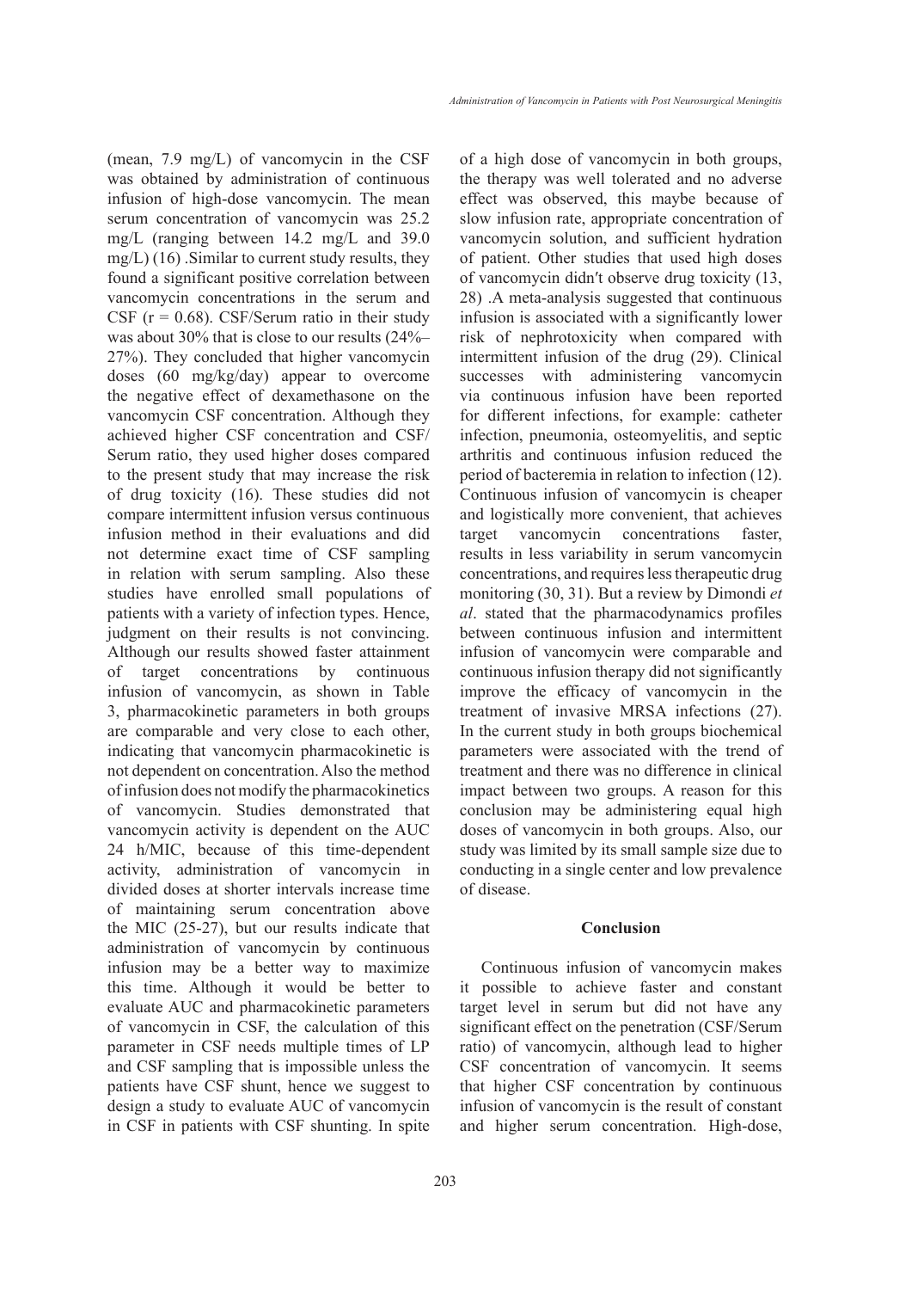continuous infusion of vancomycin may be considered in patients not responding to standard dosing methods and impairment of vancomycin penetration into CSF could be overcome by increasing the dosage of vancomycin.

#### **References**

- (1) Yadegarynia D, Gachkar L, Fatemi A, Zali A, Nobari N, Asoodeh M and Parsaieyan Z. Changing pattern of infectious agents in postneurosurgical meningitis. *Caspian J. Intern. Med.* (2014) 5: 170-5.
- (2) McClelland  $S3<sup>rd</sup>$  and Hall WA. Postoperative central nervous system infection: incidence and associated factors in 2111 neurosurgical procedures. *Clin. Infect. Dis.* (2007) 45: 55-9.
- (3) Korinek AM, Baugnon T, Golmard JL, van Effenterre R, Coriat P and Puybasset L. Risk factors for adult nosocomial meningitis after craniotomy: role of antibiotic prophylaxis. *Neurosurgery* (2008) 62 (Suppl 2): 532-9.
- (4) Hussein K, Bitterman R, Shofty B, Paul M and Neuberger A. Management of post-neurosurgical meningitis: narrative review. *Clin. Microbiol. Infect.*  (2017) 23: 621-8.
- $(5)$  Shao M, Xu P, Liu J, Liu W and Wu X. The role of adjunctive dexamethasone in the treatment of bacterial meningitis: an updated systematic meta-analysis. *Patient Prefer. Adherence* (2016) 10: 1243-9.
- (6) Kasiakou SK, Sermaides GJ, Michalopoulos A, Soteriades ES and Falagas ME. Continuous versus intermittent intravenous administration of antibiotics: a meta-analysis of randomised controlled trials. *Lancet Infect. Dis.* (2005) 5: 581-9.
- Arfa P, Karimi A, Rafiei Tabatabaei S, Fahimzad A, (7) Armin S and Sistanizad M. A prospective study to assess vancomycin serum concentrations inPediatric patients with current dosing guidelines. *Iran. J. Pharm. Res.* (2016) 15: 341-6.
- (8) Viladrich PF, Gudiol F, Linares J, Pallares R, Sabate I, Rufi G and Ariza J. Evaluation of vancomycin for therapy of adult pneumococcal meningitis. *Antimicrob. Agents Chemother.* (1991) 35: 2467-72.
- Tunkel AR, Hartman BJ, Kaplan SL, Kaufman BA, (9) Roos KL, Scheld WM and Whitley RJ. Practice guidelines for the management of bacterial meningitis. *Clin. Infect. Dis.* (2004) 39: 1267-84.
- (10) Rybak M, Lomaestro B, Rotschafer JC, Moellering RJr, Craig W, Billeter M, Dalovisio JR and Levine DP. Therapeutic monitoring of vancomycin in adult patients: a consensus review of the american society of health-system pharmacists, the infectious diseases society of america, and the society of infectious diseases pharmacists. *Am. J. Health Syst. Pharm.*  (2009) 66: 82-98.
- (11) Ahmed A, Jafri H, Lutsar I, McCoig CC, Trujillo M, Wubbel L, Shelton S and McCracken GH.

Pharmacodynamics of vancomycin for the treatment of experimental penicillin- and cephalosporin-resistant pneumococcal meningitis. *Antimicrob. Agents Chemother.* (1999) 43: 876-81.

- Albanese J, Leone M, Bruguerolle B, Ayem ML, (12) Lacarelle B and Martin C. Cerebrospinal fluid penetration and pharmacokinetics of vancomycin administered by continuous infusion to mechanically ventilated patients in an intensive care unit. *Antimicrob. Agents Chemother.* (2000) 44: 1356-8.
- Wysocki M, Delatour F, Faurisson F, Rauss A, Pean (13) Y, Misset B, Thomas F, Timsit JF, Similowski T, Mentec H, Mier L and Dreyfuss D. Continuous versus intermittent infusion of vancomycin in severe Staphylococcal infections: prospective multicenter randomized study. *Antimicrob. Agents Chemother.*  (2001) 45: 2460-7.
- (14) James JK, Palmer SM, Levine DP and Rybak MJ. Comparison of conventional dosing versus continuousinfusion vancomycin therapy for patients with suspected or documented gram-positive infections. *Antimicrob. Agents Chemother.* (1996) 40: 696-700.
- $(15)$  Jeurissen A, Sluyts I and Rutsaert R. A higher dose of vancomycin in continuous infusion is needed in critically ill patients. *Int. J. Antimicrob. Agents* (2011) 37: 75-7.
- (16) Ricard JD, Wolff M, Lacherade JC, Mourvillier B, Hidri N, Barnaud G, Chevrel G, Bouadma L and Dreyfuss D. Levels of vancomycin in cerebrospinal fluid of adult patients receiving adjunctive corticosteroids to treat pneumococcal meningitis: a prospective multicenter observational study. *Clin. Infect. Dis.* (2007) 44: 250- 5.
- (17) Shokouhi S and Alavi Darazam I. Determination of vancomycin trough level in serum and cerebrospinal fluid of patients with acute community-acquired meningitis: a prospective study. *J. Infect.* (2014) 69: 424-9.
- (18) Kaplan SL. Clinical presentations, diagnosis, and prognostic factors of bacterial meningitis. *Infect. Dis. Clin. North Am.* (1999) 13: 579-94.
- (19) van de Beek D, Drake JM and Tunkel AR. Nosocomial bacterial meningitis. *N. Engl. J. Med.* (2010) 362: 146-54.
- (20) Mehta RL, Kellum JA, Shah SV, Molitoris BA, Ronco C, Warnock DG and Levin A. Acute kidney injury network: report of an initiative to improve outcomes in acute kidney injury. *Crit. Care* (2007) 11: R31.
- (21) Pfausler B, Spiss H, Beer R, Kampl A, Engelhardt K, Schober M and Schmutzhard E. Treatment of staphylococcal ventriculitis associated with external cerebrospinal fluid drains: a prospective randomized trial of intravenous compared with intraventricular vancomycin therapy. *J. Neurosurg.* (2003) 98: 1040-4.
- (22) Blassmann U, Roehr AC, Frey OR, Vetter-Kerkhoff C, Thon N, Hope W, Briegel J and Huge V. Cerebrospinal fluid penetration of meropenem in neurocritical care patients with proven or suspected ventriculitis: a prospective observational study. *Crit. Care* (2016)